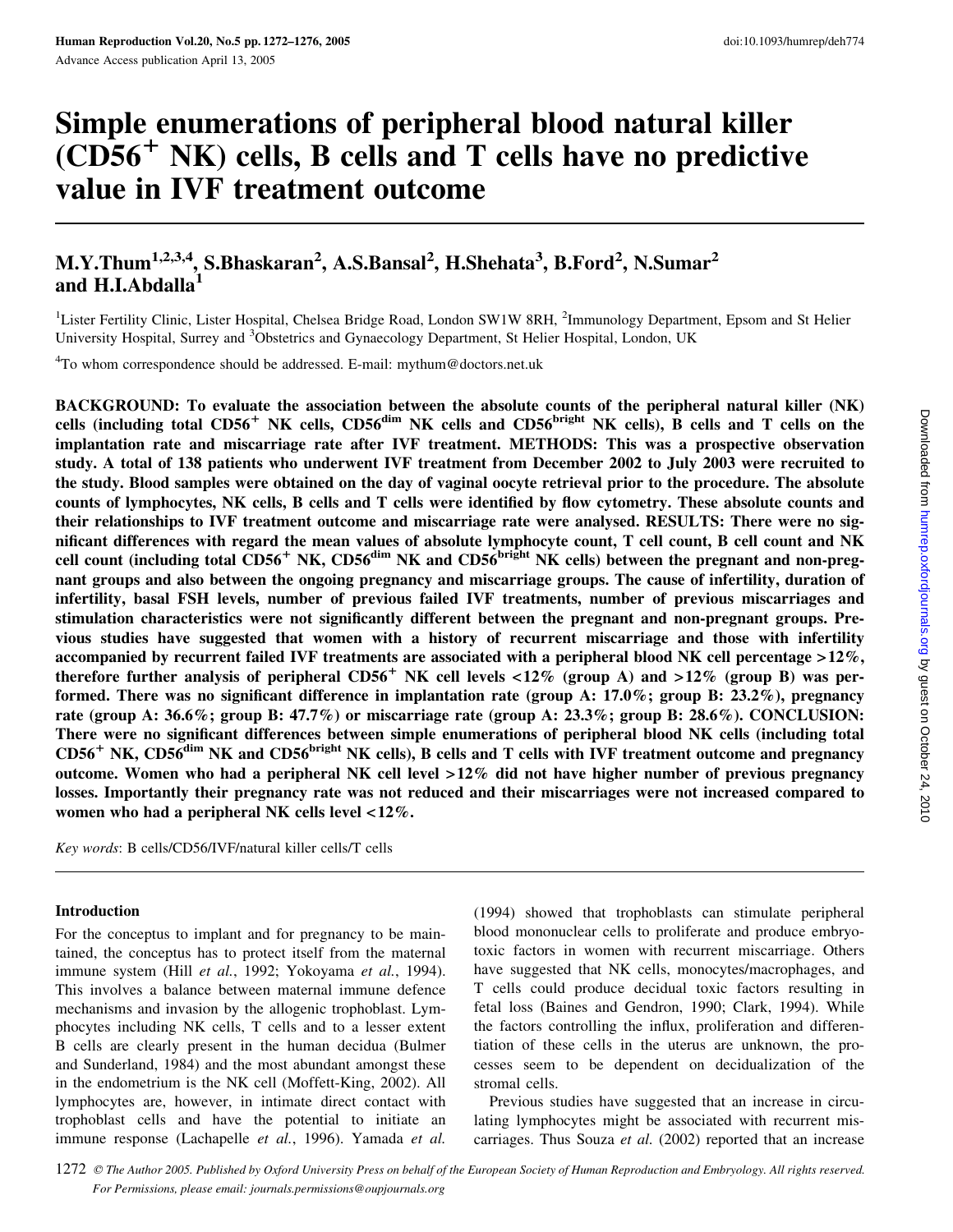in peripheral blood absolute T cell count, but not NK cell count, was evident in women with recurrent abortion. Furthermore, Yamamoto et al. (1999) reported that the peripheral blood NK cell percentage was not significantly different between pregnant women and women who had a miscarriage with a chromosomally normal or abnormal pregnancy, while Yamada et al. (2001) reported that NK cell activity was only higher in women who had a miscarriage with a chromosomally normal pregnancy. In the same publication, Yamada et al. (2001) also reported that the peripheral NK cell percentages were not significantly different between women who had miscarriage with a chromosomally normal or abnormal pregnancy. However, in a later publication (Yamada et al., 2003) the same group reported that both NK cell activity and percentage were elevated in women who suffered from recurrent miscarriage and had a miscarriage with a chromasomally normal pregnancy. Coulam et al. (1995) also suggested that the peripheral blood NK cell percentage could predict pregnancy outcome. Additionally, Beer et al. (1996) showed that women with a history of recurrent miscarriage and infertile women with recurrent failed IVF treatments were associated with a peripheral blood NK cell percentage  $>12\%$ . These findings have not been replicated by any other research groups. However, numerous practitioners are offering immunomodulation therapy based on the evidence provided by Coulam et al. (1995) and Beer et al. (1996) that the peripheral blood NK cell absolute count or percentage can affect IVF or pregnancy outcome.

The objective of this study was to investigate, prospectively, women undergoing IVF treatment to determine whether there was any association between the peripheral blood NK cell (including total  $CD56<sup>+</sup>$  NK,  $CD56<sup>dim</sup>$  and CD56bright NK cells), T cell and B cell percentages and absolute counts and implantation success or miscarriage in patients undergoing IVF treatment.

# Methods and materials

# Study population

From December 2002 to July 2003, 138 patients undergoing IVF treatment cycles were recruited into the study. Independent approval was obtained from the Local Research Ethics Committee and informed consent was obtained from each patient prior to the study. Ten millilitres of peripheral blood were obtained on the day of vaginal oocyte retrieval prior to the procedure. Exclusion criteria were: women with known immunological disease (antiphospholipid antibodies, lupus anticoagulant, anticardiolipin antibodies), uterine abnormality (fibroid, uterine polyp, uterine septum), fewer than two embryos available for transfer, or endometrium thickness  $<$ 8 mm before embryo transfer. Exclusion of candidates was performed without the knowledge of the blood test result. Blood samples were obtained on the day of vaginal oocyte collection prior to the procedure. We had noted that Giuliani et al. (1998) reported that controlled ovarian stimulation in assisted reproduction did not affect the immune system.

# Stimulation protocol for IVF treatment

Stimulation protocol for IVF treatment was as previously described (Thum et al., 2003). Briefly, pituitary down-regulation was achieved with either nafarelin or buserelin at midluteal phase. Ovarian stimulation was carried out with either recombinant FSH, hMG or urinary FSH. When follicles reached pre-ovulatory size (18–22 mm), 10 000 IU of hCG was administered. Oocytes were aspirated using transvaginal ultrasound guidance 34–36 h after hCG administration. All embryos were allowed to cleave and the best two or three embryos were selected for transfer. Embryo transfer was performed on day 2 or day 3 using a soft catheter (Wallace) with transabdominal ultrasound guidance. Progesterone supplement for luteal support (Cyclogest; Shire Pharmaceuticals Ltd, UK), 400 mg once a day per vaginum or per rectum, was commenced 1 day before embryo transfer and continued until a pregnancy test was performed. A pregnancy test was performed 2 weeks after embryo transfer.

# Flow cytometric NK activation and inhibition quantification assay

Ten millilitres of peripheral blood was collected in heparinized tubes and analysed within 24 h. Fifty millilitres of each sample was incubated for 15 min at room temperature with 10 ml mouse anti-CD56 PE (BD PharMingen), anti-CD3 PE Cy5 (Quest Biomedical) monoclonal antibodies (mAb). Isotypic control mAb included mouse  $IgG_1$  PE (BD PharMingen) and  $IgG_1$  PE–Cy5 (Quest Biomedical). In this lyse, no wash procedure, 1 ml of Quicklysis lysing solution (Quest Biomedical) was added to each tube and incubated for a further 10 min at room temperature. A volume of 50 ml of PerfectCount beads (Quest Biomedical) was then accurately pipetted to each tube and samples run with BD FACSCalibur flow cytometer.

# Data analysis

All IVF data were collected prospectively in Medical System for IVF (MedicalSys, UK) and analysed by Statistics Package for Social Sciences (SPSS, UK). Descriptive statistical analysis was performed initially to examine the normal distribution of all continuous variables for parametric statistical tests. Analysis of variance was then conducted to assess the duration and amount of gonadotrophin required to achieve follicular maturity, number of mature follicles, number of available embryos for transfer, number of oocytes collected, fertilization rate, the absolute count of lymphocytes and its subpopulation (NK cells, B cells and T cells) between the pregnant and non-pregnant women after IVF treatment. The  $\chi^2$  cross-tabulation test was used to analyse for difference of pregnancy rates, miscarriage rates and live birth rates between women with NK cell percentage  $>12\%$  and  $<12\%$ as suggested by Beer et al. (1996).

# Results

During the study period, from December 2002 to July 2003, 138 women who underwent IVF were recruited. Twelve women were excluded from statistical analysis; four had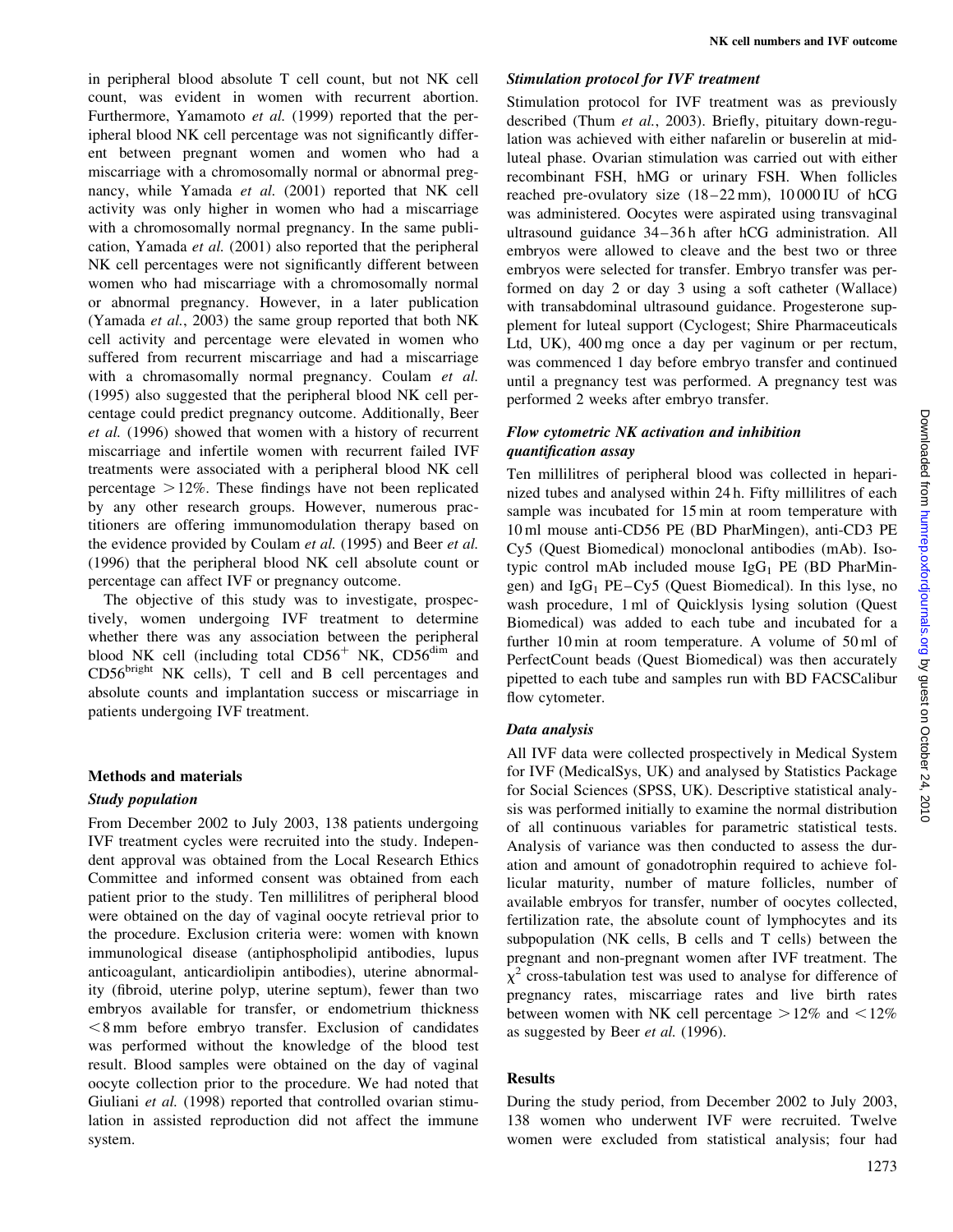failed fertilization, four had only one embryo available for transfer, one had OHSS therefore did not have embryo transfers, two had an endometrial thickness  $< 7.5$  mm and one had poor quality embryos. The overall pregnancy rate was 38.6%, the implantation rate 19.1% and the miscarriage rate 24.5% for all the patients recruited. Out of 128 cycles, 82 (64.1%) were conventional IVF and 46 (35.9%) were IVF in conjunction with ICSI. There were no differences regarding ovarian stimulation characteristics and cycle outcomes between conventional IVF and IVF with ICSI.

There were no significant differences between the two groups with regard to patients' characteristics (Table I).

Table II confirms the absence of any significant differences in absolute lymphocyte count, T Cell, B cell,  $CD56<sup>+</sup>$  NK cell, CD56<sup>dim</sup> and CD56<sup>bright</sup> NK cells in the pregnant and non-pregnant groups. This was also the case for those women with ongoing pregnancy and miscarriage (Table III).

Table IV examines the relationship between outcome of ovarian stimulation, IVF treatment outcome and pregnancy outcome with  $CD56<sup>+</sup>$  NK cell percentage equal to or  $\leq 12\%$ 

|                                                  | Not pregnant    | Pregnant        |
|--------------------------------------------------|-----------------|-----------------|
| No. of patients                                  | 75              | 51              |
| Age (years)                                      | $35.45 \pm 3.8$ | $34.16 \pm 4.0$ |
| Tubal factor $(\%)$                              | 23.7            | 23.5            |
| Male factor $(\%)$                               | 25.0            | 27.6            |
| Other <sup>a</sup> $(\%)$                        | 16.3            | 15.6            |
| Unexplained $(\% )$                              | 35.0            | 33.3            |
| Duration of infertility in years (mean $\pm$ SD) | $4.60 \pm 2.7$  | $3.57 \pm 2.3$  |
| Basal FSH level (IU/l) (mean $\pm$ SD)           | $7.82 \pm 2.9$  | $7.71 \pm 3.8$  |
| Mean no. of previous failed IVF attempts         | 1.88            | 1.37            |
| No. of previous miscarriages $(\pm SD)$          | 0.25            | 0.33            |
| Gonadotrophin <sup>b</sup> (IU)                  | 3067.0          | 2531.6          |
| Estradiol (IU) on hCG day                        | 8599.87         | 7015.88         |
| No. of oocytes collected (mean $\pm$ SD)         | $12.3 \pm 5.5$  | $12.9 \pm 6.6$  |
| Fertilization rate $(\%)$                        | 66.7            | 66.5            |
| Embryos available for transfer (mean $\pm$ SD)   | $7.96 \pm 4.4$  | $8.76 \pm 5.7$  |
| Mean no. of embryos transferred                  | 2.18            | 2.04            |

a Anovulatory and endometriosis.

<sup>b</sup>Mean amount of gonadotrophin used for stimulation (recombinant FSH, hMG or urinary FSH).

No differences between groups were statistically significant ( $P > 0.05$ ).

Table II. The absolute counts of lymphocyte, T-cell, B-cell, NK cell and its sub-groups between pregnant and not pregnant groups

|                                                                     | Non-pregnant             | Pregnant                 |
|---------------------------------------------------------------------|--------------------------|--------------------------|
| No. of patients                                                     | 75                       | 51                       |
| Lymphocyte absolute<br>count $(\times 10^9)^a$                      | $2.23 \pm 0.76$          | $2.07 \pm 0.61$          |
| T lymphocyte absolute<br>count $(\times 10^{9})^a$ (%)              | $1.62 \pm 0.53(73.1)$    | $1.54 \pm 0.50$ (74.2)   |
| B lymphocyte absolute<br>count $(\times 10^9)^a$ (%)                | $0.38 \pm 0.02$ (16.2)   | $0.29 \pm 0.04$ (13.7)   |
| $CD56^+$ NK cell absolute<br>count $(\times 10^9)^a$ (%)            | $0.232 \pm 0.02$ (10.5)  | $0.256 \pm 0.01$ (11.8)  |
| CD56 <sup>dim</sup> NK cell absolute<br>count $(\times 10^9)^a$ (%) | $0.211 \pm 0.07$ (9.7)   | $0.238 \pm 0.03$ (10.9)  |
| $CD56bright NK cell absolute$<br>count $(\times 10^9)^a$ (%)        | $0.017 \pm 0.008$ (0.82) | $0.018 \pm 0.007$ (0.95) |

 ${}^{\rm a}$ Mean  $\pm$  SD.

No differences between groups were statistically significant ( $P > 0.05$ ).

and  $>12\%$ . There were no significant differences with regard to the outcome of ovarian stimulation, IVF treatment outcome and pregnancy outcome between the two groups. The pregnancy rate and miscarriage rate were higher in  $CD56<sup>+</sup>$ NK cell  $>12\%$  group but not significantly so.

#### **Discussion**

Maternal immunological mechanisms have been postulated to explain recurrent miscarriage, unexplained infertility and recurrent failed IVF cycles (Norwitz et al., 2001). A successful pregnancy depends on protection or down-regulation of potentially harmful maternal immune responses at the uteroplacental interface to enable a functional placenta to develop (King et al., 1997). Although implantation and development and maintenance of the placenta are typically localized processes, it is interesting to evaluate whether any systemic immunological changes can have a detrimental effect on implantation, placentation or on the conceptus. However, it is difficult to examine the local environment at the implantation site. Clearly a biopsy of the endometrium cannot be performed near to the time of implantation or before embryo Table I. Patients' demographic and stimulation characteristics

Table III. The absolute counts of lymphocyte, T-cell, B-cell, NK cell and its sub-groups between on going pregnancy and miscarriage groups

|                                                                     | Ongoing pregnancy       | Miscarriage             |
|---------------------------------------------------------------------|-------------------------|-------------------------|
| No. of patients                                                     | 38                      | 13                      |
| Lymphocyte absolute<br>count $(\times 10^9)^a$                      | $2.05 \pm 0.6$          | $2.13 \pm 0.6$          |
| T lymphocyte absolute<br>count $(\times 10^{9})^a$ (%)              | $1.54 \pm 0.5$ (74.7)   | $1.53 \pm 0.4$ (72.4)   |
| B lymphocyte absolute<br>count $(X 10^{9})^a$ (%)                   | $0.267 \pm 0.01$ (12.8) | $0.34 \pm 0.02$ (16.1)  |
| $CD56+ NK cell absolute$<br>count $(\times 10^9)^a$ (%)             | $0.243 \pm 0.02$ (11.9) | $0.249 \pm 0.02$ (11.4) |
| CD56 <sup>dim</sup> NK cell absolute<br>count $(\times 10^9)^a$ (%) | $0.224 \pm 0.01$ (10.9) | $0.231 \pm 0.02$ (10.6) |
| $CD56bright NK cell absolute$<br>count $(\times 10^9)^a$ (%)        | $0.018 \pm 0.008$ (1.0) | $0.017 \pm 0.007$ (0.8) |
|                                                                     |                         |                         |

 ${}^{\text{a}}$ Mean  $\pm$  SD.

No differences between groups were statistically significant ( $P > 0.05$ ).

Table IV. Stimulation characteristics and cycle outcomes

|                                              | Group A $CD56+$<br>NK cell $\leq 12\%$ | Group B $CD56+$<br>NK cell $>12\%$ |
|----------------------------------------------|----------------------------------------|------------------------------------|
| No. of patients                              | 82                                     | 44                                 |
| Gonadotrophin $(IU)^a$                       | 2902.2                                 | 2590.3                             |
| No. of oocytes                               | $12.32 \pm 5.9$                        | $12.27 \pm 6.0$                    |
| collected (mean $\pm$ SD)                    |                                        |                                    |
| Fertilization rate $(\%)$                    | $64.15 \pm 23.5$                       | $67.8 \pm 22.9$                    |
| Embryos available for                        | $7.75 \pm 4.8$                         | $8.39 \pm 5.2$                     |
| transfer (mean $\pm$ SD)                     |                                        |                                    |
| Mean no. of embryos                          | 2.07                                   | 2.16                               |
| transferred                                  |                                        |                                    |
| Implantation rate $(\%)$                     | 17.0                                   | 23.2                               |
| Pregnancy rate per cycle<br>started $(\% )$  | 36.6 (30/82)                           | 47.7 (21/44)                       |
| Live birth rate per cycle<br>started $(\% )$ | 28.1 (23/82)                           | 34.1 (15/44)                       |
| Miscarriage rate $(\%)$                      | 23.3 (7/30)                            | 28.6 (6/21)                        |

<sup>a</sup>Mean amount of gonadotrophin used for stimulation.

No differences between groups were statistically significant ( $P > 0.05$ ).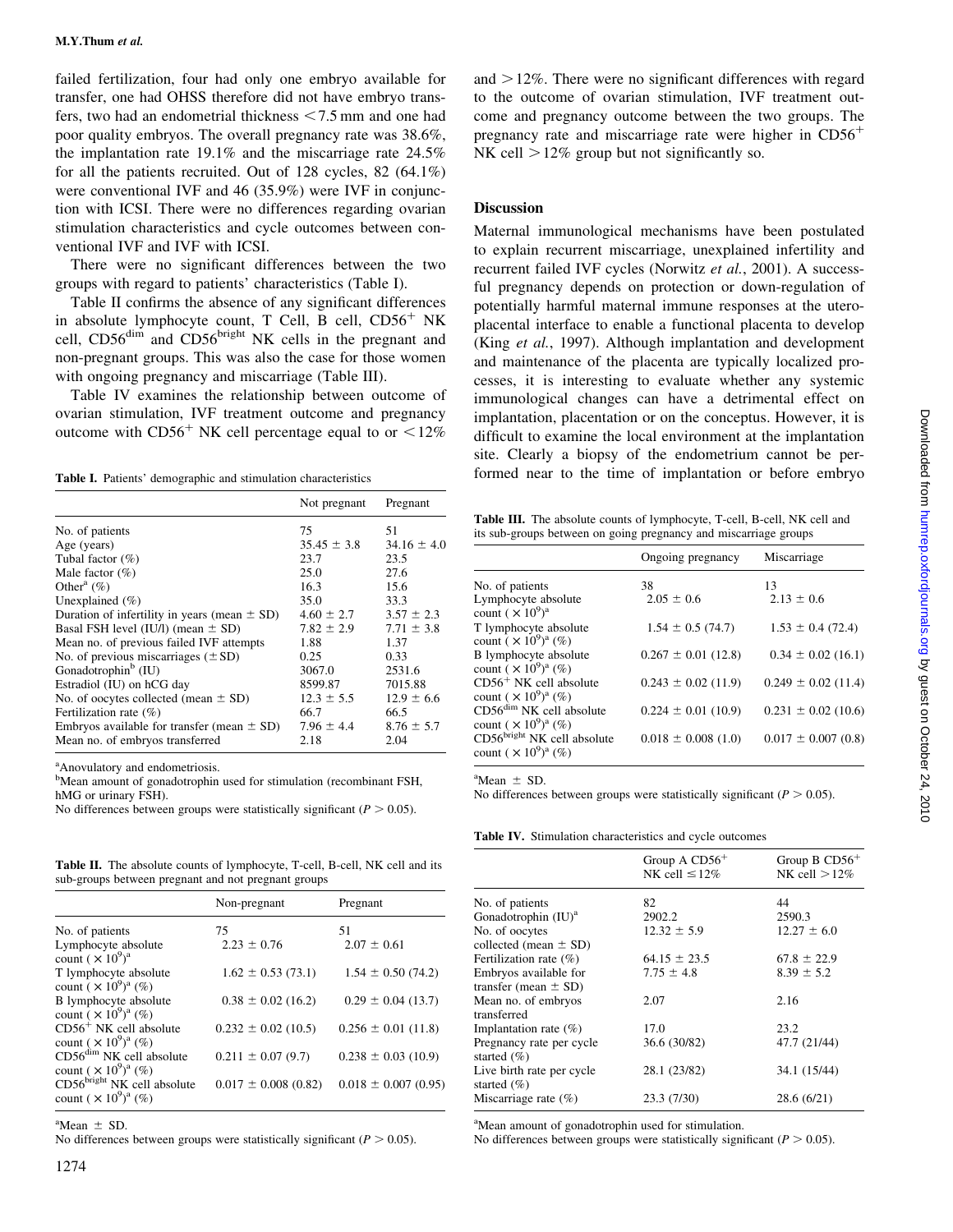transfer during IVF treatment. Moreover, a biopsy prior to the treatment cycle/pregnancy may not reflect the condition at the time of implantation. In consequence it is difficult to evaluate the local immunological milieu in this situation. The objective of the study was to evaluate whether variations in the absolute numbers of different lymphocyte subsets had a detrimental effect on implantation, placentation or on the conceptus after IVF treatment.

The results of this study showed no significant differences in the peripheral T cell count between women with a positive or negative IVF treatment outcome or with pregnancy outcome, i.e. live birth and miscarriage. This finding is in accord with previous studies. Thus Quenby et al. (1999) showed no significant difference in the endometrial T cell count between women with recurrent miscarriage and multiparous women with no history of recurrent miscarriage. Additionally, Vassiliadou and Bulmer (1998) showed similar number of T cells in normal first trimester deciduas compared to deciduas obtained after spontaneous miscarriage. However, Yamada et al. (1994) showed that peripheral blood T cells from women with recurrent miscarriage were sensitive to trophoblasts when cultured in vitro and were able to proliferate and produce embryotoxic factors. However, this sensitivity may be the result of previous miscarriages rather than the cause, as even non-viable pregnancy tissue can initiate a maternal immune response. Regarding peripheral blood B cells, these were also not significantly different between pregnant and non-pregnant women after IVF treatment or between women with ongoing pregnancy and miscarriage. This finding is in keeping with Quenby et al. (1999), who revealed that endometrial B cells were not significantly different between women with a history of recurrent miscarriage and multiparous women with no history of recurrent miscarriage. These findings suggest that variation in peripheral blood T cell and B cell counts have no significant influence on IVF treatment outcome or pregnancy outcome.

In this study, we explored the relationship between the IVF treatment outcome, pregnancy outcome and peripheral blood  $CD56<sup>+</sup>$  NK cell values. Our results revealed the absence of any significant relationship between peripheral blood  $CD56<sup>+</sup>$  NK cell values (absolute count and percentage) and IVF treatment outcome or pregnancy outcome. Therefore, an increase in the peripheral blood  $CD56<sup>+</sup>$  NK cell percentage or absolute count may not be associated with increased failed implantation or an increased rate of miscarriage. This finding is in accord with previous studies (Yamamoto et al., 1999; Michimata et al., 2002) in showing that the peripheral blood NK cell percentage has no association with miscarriages and no predictive value for pregnancy outcome. Our finding is in contrast with that of Coulam et al. (1995), where the authors suggested that the peripheral blood NK cell percentage could predict pregnancy outcome. However, the flow cytometric method used to identify NK cells in the Coulam study may not have been accurate due to the lack of CD3 antigen assessment to exclude CD56 expressing T cells. Consequently the lymphocytes examined were a mixture of T cells and NK cells; therefore one could argue that their conclusion that the

peripheral blood NK cell percentage could predict pregnancy outcome may not be accurate. Moreover, the study group used by Coulam et al. (1995) was not homogeneous and included women receiving donor oocytes or intravenous immunoglobulin G (IV IgG) treatment. In our study we analysed both the absolute and percentage lymphocyte subset counts with a particular focus on the absolute count. It is well known that the latter is more accurate than the percentage, as the percentage is heavily influenced by the presence of the other lymphocyte subsets in a sample. Our finding is also in contrast with that of Yamada et al. (2003), where the authors reported that NK cell percentage was elevated in women who suffered from recurrent miscarriage and had a miscarriage with a chromosomally normal pregnancy. However, the statistical analysis in Yamada's study included women with known endocrine or autoimmune disorders.

We further evaluated the IVF outcome and pregnancy outcome for patients with peripheral blood  $CD56<sup>+</sup>$  NK cell percentages  $\leq 12\%$  and  $\geq 12\%$ . This subdivision of the study group with a 12% threshold for analysis was based on the work by Beer et al. (1996). They reported that women with peripheral blood  $CD56<sup>+</sup>$  NK cell percentages  $>12\%$  had a reduced pregnancy rate after IVF treatment and increased miscarriage risk. This work has encouraged many practitioners to offer immunomodulation therapy to patients, including paternal lymphocyte immunization, i.v. IgG and anti-tumour necrosis factor (TNF) therapy, based on the percentage of their peripheral blood NK cells. The results of our study revealed no significant difference with regard to pregnancy or miscarriage rate in patients with peripheral blood  $CD56<sup>+</sup>$  NK cell percentages  $\lt 12\%$  or  $\ge 12\%$ . Therefore, our data suggest that the 12% threshold has no predictive value in IVF treatment outcome and risk miscarriage. It is important to consider some gaps in the work reported by Beer *et al.* (1996). Thus it was unclear at what stage the blood samples were obtained from the study subjects. This is clearly important as the results of NK analysis can vary according to the point in a treatment cycle at which the sample was obtained. Furthermore, part of their analysis compared the NK cell percentage in pregnant women with non-pregnant women having a history of recurrent miscarriage. This comparison may also not be valid as lymphocyte composition can vary during a pregnancy. There was also no explanation of how the arbitrary threshold level of 12% was selected. Our finding suggests that the peripheral blood NK cell count and percentage have no bearing on IVF treatment outcome, pregnancy outcome or risk of miscarriage. More importantly the 12% arbitrary threshold has no predictive value in determining IVF treatment outcome and risk of miscarriage. Finally, it is worth noting that the NK cell percentage range in a healthy individual can be  $\geq 20\%$  (Cooper et al., 2001). Therefore based on the findings of our study it may be inappropriate to offer immunomodulation therapy for this group of patients. Beer et al. (1996), however, reported that no women with  $CD56<sup>+</sup>$  NK cells  $>18\%$  had delivered a live-born child. This is in contrast to the results of our study in which 15 women with  $CD56<sup>+</sup>$  NK cells  $>18\%$  completed